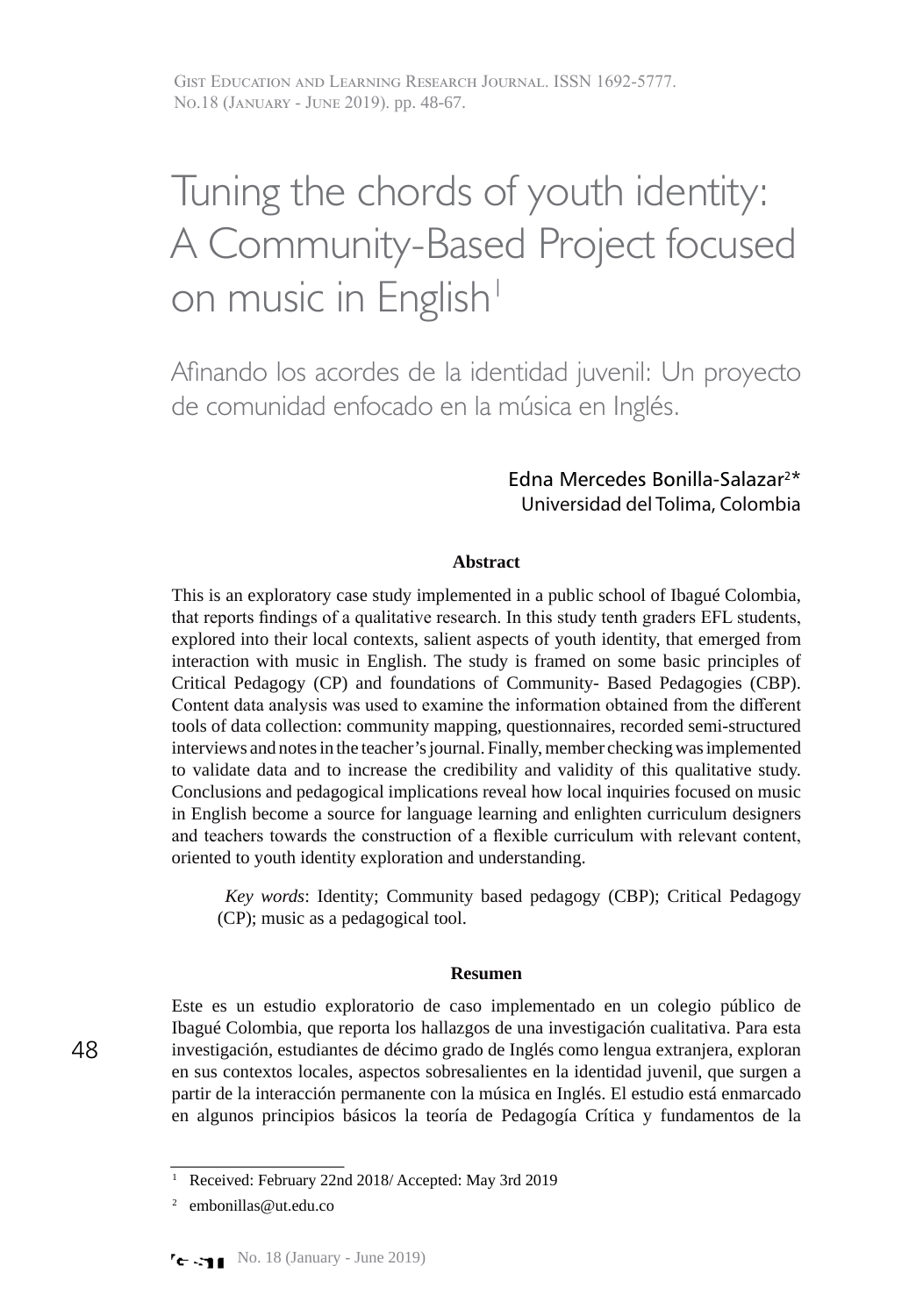Pedagogía Basada en la Comunidad. El análisis de contenido de datos fue usado para examinar la información de las diferentes herramientas de recolección de datos: mapeo de la comunidad, cuestionarios, entrevistas semi- estructuradas grabadas en video y diario de campo del docente. Finalmente, la revisión de los hallazgos por parte de los participantes fue implementada para validar los datos e incrementar la validez de este estudio cualitativo. Las conclusiones y las implicaciones pedagógicas revelan cómo las indagaciones locales enfocadas en la música en Inglés, se convierten en un recurso para la enseñanza del idioma y a su vez ilustran a diseñadores del currículo y docentes, en cuanto a la construcción de un currículo flexible, con contenido relevante orientado a la exploración y comprensión de la identidad juvenil.

*Palabras clave:* Identidad; Pedagogía basada en la comunidad; Pedagogía Crítica; Música como herramienta pedagógica.

#### **Resumo**

Este é um reconto de uma experiência pedagógica através de um estudo de caso, implementado em uma instituição pública de Ibagué, Colômbia, que reporta as descobertas de uma pesquisa qualitativa realizada com estudantes de 2º ano de ensino médio e alguns participantes das comunidades próximas ao colégio. O projeto visualiza alguns construtos de Pedagogia Crítica tendo em vista princípios de Metodologia Baseada na Comunidade. Os dados foram coletados e analisados sob a metodologia baseada na análise do conteúdo, em dois períodos do ano escolar, através de ferramentas tais como: Mapeamento da comunidade, questionários, entrevistas semi-estruturadas e o diário do professor. A metodologia de validação da informação dos participantes foi implementada para ajudar a melhorar a precisão e validez durante a análise dos dados. As conclusões definem o alcanço da música em Inglês sobre a construção de identidade dos jovens aprendizes, as implicações pedagógicas do estudo descrevem algumas formas nas quais os docentes podem construir um conteúdo curricular relevante através do entendimento e exploração da identidade individual os seus estudantes.

*Palavras clave:* Identidade; Pedagogia baseada na comunidade; Pedagogia crítica; Recursos de conhecimento; Música como pedagógica.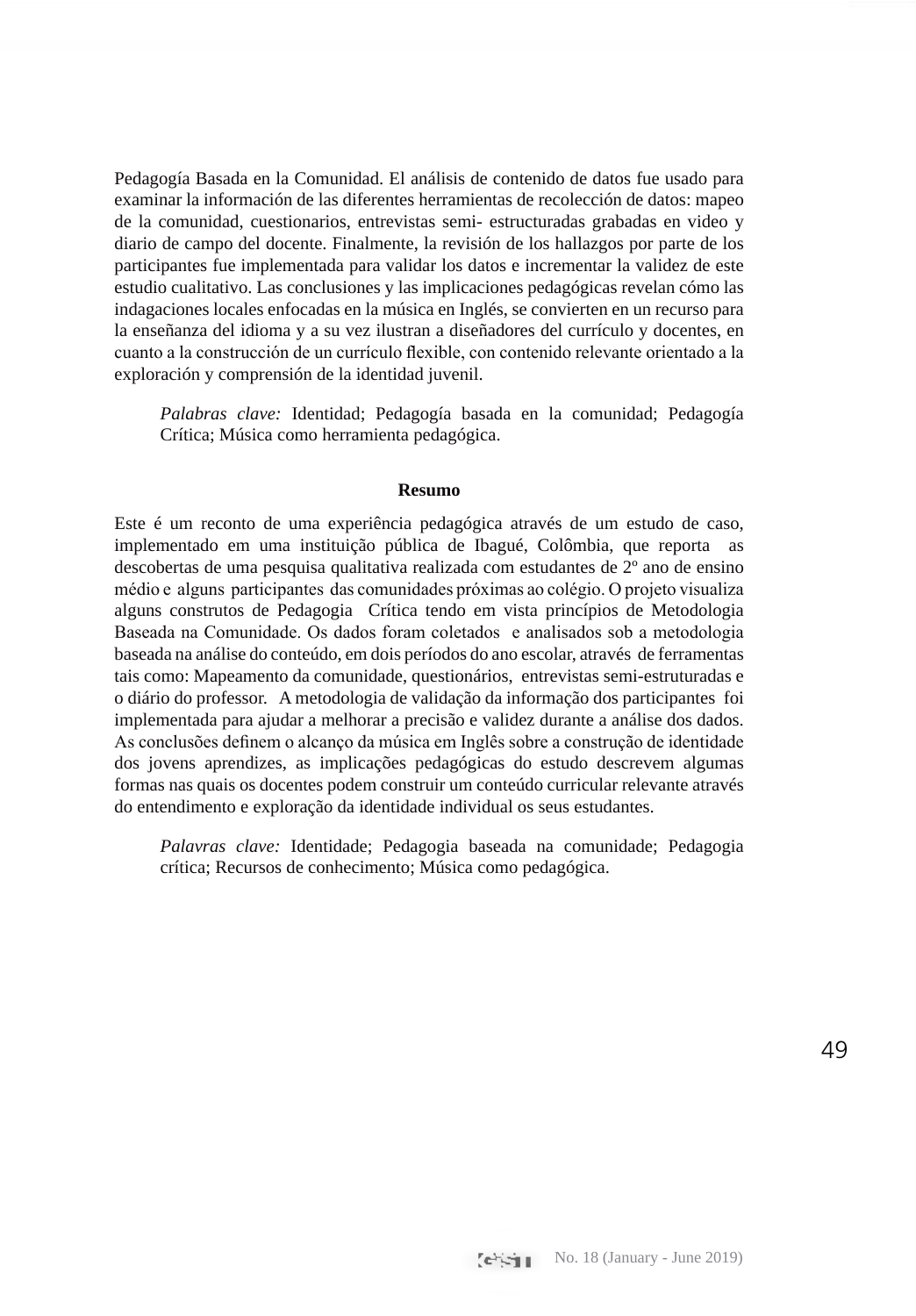### **Introduction**

**O**bserving school students' attitudes and manners, when they are lively sharing in teams during the break time, or attending a lesson in the classroom, has grabbed my attention and has led me to reflect on how life experi sharing in teams during the break time, or attending a lesson in the classroom, has grabbed my attention and has led me to reflect on how life experiences inside and outside the school may affect or model their process of individual identity construction. I also wonder which is the origin of the most common patterns that my students follow to act the way they do, and how their linguistic behavior in the English class is shaped by some cultural trends and art expressions they daily are embedded into.

As part of the reflection upon this relevant topic for my teaching practice, I registered on teachers logs my insights, these written registers guided me to realize that my students' favorite music in English enhances the development of linguistic skills and at the same time models significantly some behavioral aspects.

In 2017 the opportunity to implement a class project came and I invited the students of  $10<sup>th</sup>$  to join it. "Through problem posing education and questioning the problematic issues in learners' lives, students learn to think critically and develop a critical consciousness which help them to improve their life conditions." (Aliakbari & Faraji, 2011, p.77).

Bearing in mind the educative context where the present project unfolded, this qualitative study paves the way for English teachers to reflect on the possibilities to establishing curricular connections between classroom practices and students' existing funds of knowledge in their local communities where English teaching takes place.

### **Literature Review**

#### **Music as a pedagogical tool for English lessons**

Tuning the chords of identity is the metaphor in the title of this paper that unveils salient aspects of youth identity when teachers inquire in the students upon their musical tastes and approach their worlds to give a place and voice at school. Including songs in the classroom as an effective tool for English teaching with young learners, is hugely rewarding due to some songs that can be adapted to introduce new vocabulary and idiomatic expressions in a context.

Hence, music in English should be considered a worthy pedagogical tool to keep students engaged while experiencing an insight into a new culture, without losing motivation towards the learning on L2. Among other different reasons to use songs in the EFL classroom, Schoepp (2001) exposed: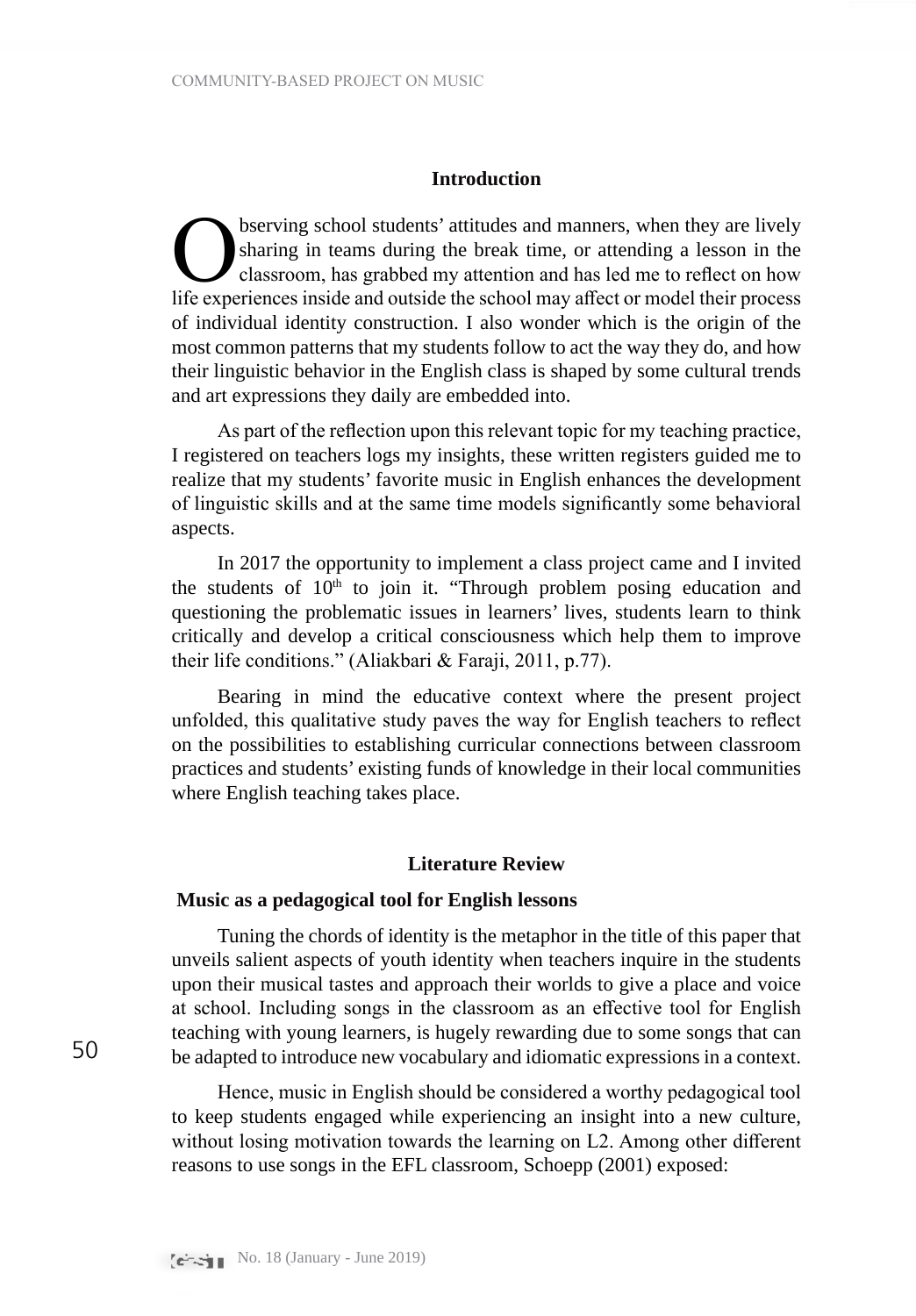Songs have become an integral part of our language experience, and if used in coordination with a language lesson they can be of great value. Fortunately, with the expanding prevalence of the Internet and specifically the World Wide Web into both the classrooms and lives of students, access to music and lyrics has been made easier (p.26).

It is the age of YouTube and learners can find practically any song on the website. "Songs contain authentic language, they are easily obtainable, provide vocabulary, grammar and cultural aspects and they are fun for students. Songs can provide valuable speaking, listening and language practice in and out of the classroom." (Lynch, 2012, p. 92). Likewise, teaching English through songs with L2 learners is one of the most motivating sources due to the positive relationship between music and verbal learning; this fact should not be underestimated by teachers of new generations of learners.

Musical genres that students listen to as a social practice and the lyrics they easily enjoy singing, may become pedagogical sources to enhance oral fluency in the English class, while learners get familiar with idiomatic expressions; moreover, "music in English can support the development of a positive self-identity as well as provide confidence, motivation and a sense of group belonging at an early age." (Hallam, 2010, p.273).

In summary, young people get to know themselves as individuals and as groups through cultural activities such as music interaction, nevertheless, choosing a musical genre is an individual experience and invoke emotions and associations which are highly personal.

### **Youth Identity and music.**

Music has a transformative power for cultures, societies and individuals, it is a universal language and has the ability to transcend culture, age and gender boundaries. It can help people to cope with feelings, emotions and beliefs, even individuals from different contexts, find in music the best way to express and raise their voices to the world.

At present, the concept of identity is seen as a dynamic process rather than a static phenomenon. According to Norton (2000), identity refers to "how a person understands his or her relationship to the world, how that relationship is constructed across time and space, and how the person understands possibilities for the future." (p.5).

In regards with the role of music upon the identity process in a social group, Joseph (2004) maintains, "music plays an integral part in the influence of identity upon members of society, the transformation of an individual or collective identity is determined by the constructs put in place by a society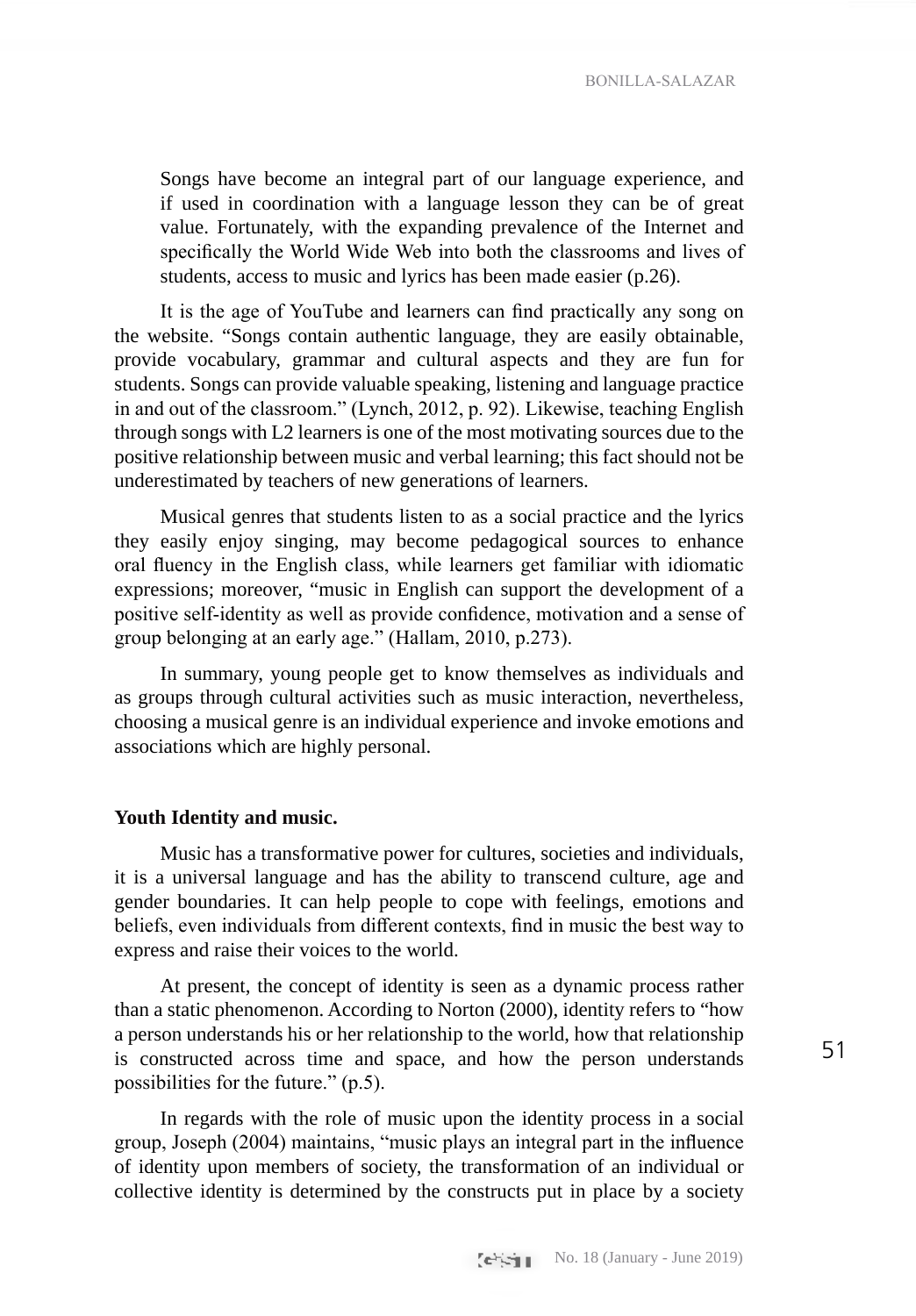made up of social and political standpoints that have developed through time." (p.8).

Otherwise, there is an assumption that our identities, whether group of individual, are not natural facts about us, but "They are things that we construct, fictions, in effect, identities play a significant role in our interaction with others and are part of how we think about ourselves and those around us." (Joseph, 2004, p.6).

Through music interaction, young learners start reflecting critically on lived experiences, at analyzing, exploring and discussing the lyrics of songs or approaching real life experiences of an artist. At school, the role for transformative teachers has to do with uncovering students' worlds while reflecting on their personal experiences and contributing to start processes of personal and social transformation in the communities.

### **Critical pedagogy**

The idea of associating critical pedagogy with education has mainly been developed by some key scholars such as Freire (1970), Giroux (1992) and McLaren (2003). Critical pedagogy aims at preparing learners who can solve both their own problems and the ones related to the society, as consequence, there is a need for its users and learners to be critical in their learning and use of the language.

This study closely involves students in decisions about learning through inquiries focused on musical experiences in their neighborhoods, as a way to recognize their voices and made them part of the school curriculum. "A democratic curriculum invites young people to shed the passive role of knowledge consumers and assume the active role of meaning makers"(Apple, & Beane, 2007, p.63).

According to McLaren (2003), critical pedagogy is "a way of thinking about, negotiating, and transforming the relationship among classroom teaching, the production of knowledge, the institutional structures of the school, and the social and material relations of the wider community, society, and nation-state" (p.35).

Under the scope of critical thinking, I was guided to unveil a truth I had not realized before and I managed to understand two realities. Firstly, students' worlds possess valuable elements that, if oriented reflectively, can enrich teaching and learning practices not only for languages, but for other subjects at school. Kumaravadivelu (2003) posits how critical pedagogy takes "seriously the lived experiences that teachers and learners bring to the educational setting." (p.89). His approach lights up curriculum designers of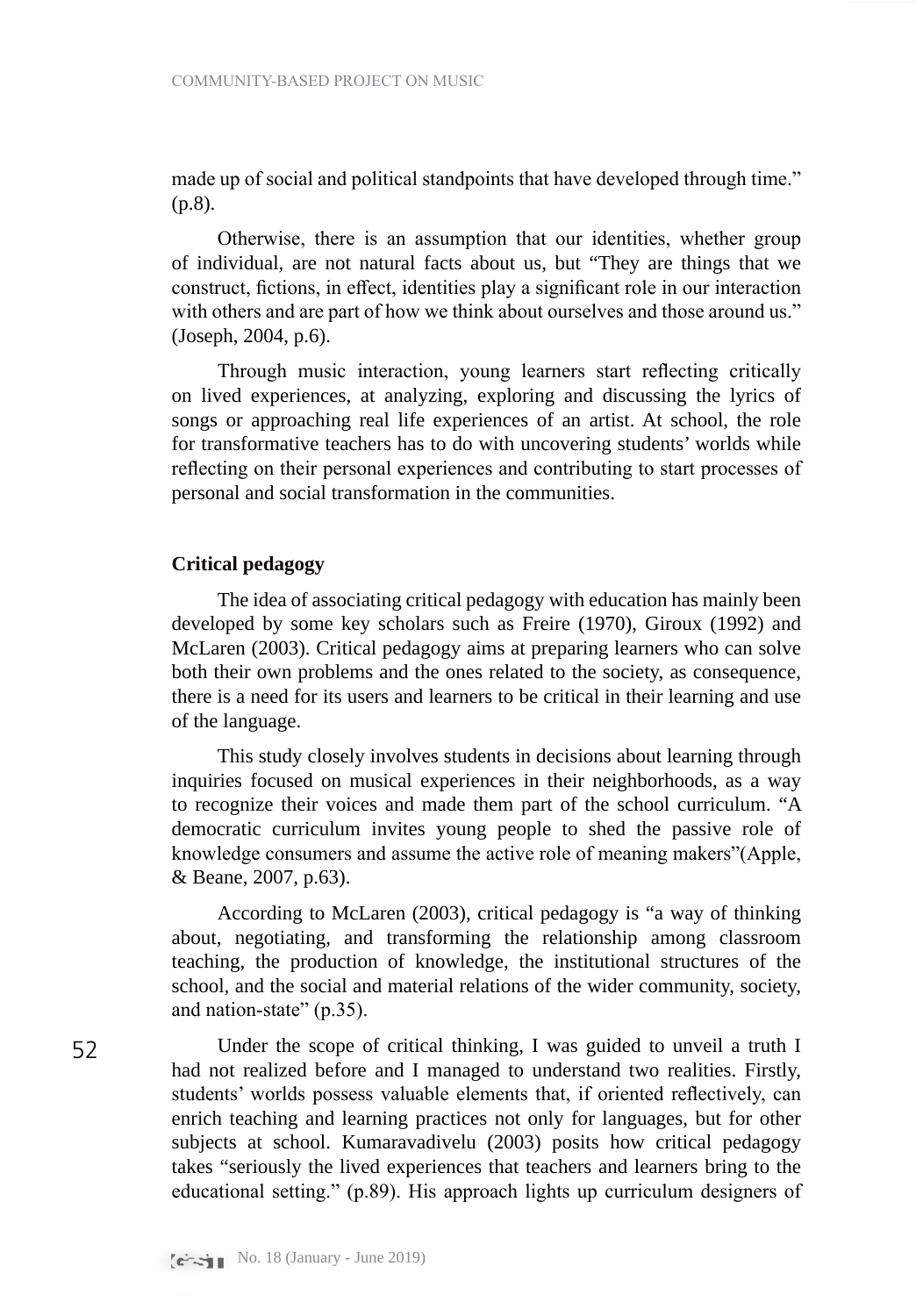educational programs and English teachers that contemplate learners as the subject of their learning.

Secondly, local communities where my students live and grow up, can offer significant information around music exploration concerning youth identity. Since these environments perform and contribute with empirical process of culture transmission and identity construction, they need to be taken into consideration at school settings, within a flexible curriculum that embraces not only theory and policies but also students' needs, skills and interests.

### **Community Based Pedagogies (CBP)**

In this research, by means of community-based pedagogies, it was feasible to connect school practices and community knowledge environments in one school project where students succeeded to bond their own musical experiences, acquired in real-world settings with the lesson content they were taught at school. Integrating both settings brought about outstanding information that supports and reveals some aspects of youth identity building.

Community-based pedagogies are curriculum and practices that reflect knowledge and appreciation of the communities in which schools are located and students and their families inhabit. It is an asset-based approach that does not ignore the realities of curriculum standards that teachers must address, but emphasizes local knowledge and resources as starting points for teaching and learning (Sharkey & Clavijo, 2012).

(CBP) helps teachers to recognize that all communities have intrinsic educational and cultural assets and resources that educators can use to enhance meaningful learning opportunities. Interestingly the concept of cultural asset is defined by Gibson (2015) as follows:

In every community that manages to sustain or revive itself over time, there are cultural factors that contribute to the vitality and robustness of the people living there. These factors are shared and creative, which is to say they are cultural, and they are assets that make life valuable, that make life worth living. These cultural assets can be material, immaterial, emotional, or even spiritual (p.112).

Likewise, CBP is an active critical pedagogy to construct relevant content through local inquiries in the community. The concept of local goes beyond a physical o geographical space, which is just a criterion, it has a sociological understanding in the theory of structuration of Giddens (1991) who states that "because we take human beings as our point of departure (instead of the world), the local is delineated by social integration, face-to-face interaction or interaction between individuals physically co-present."(p.21).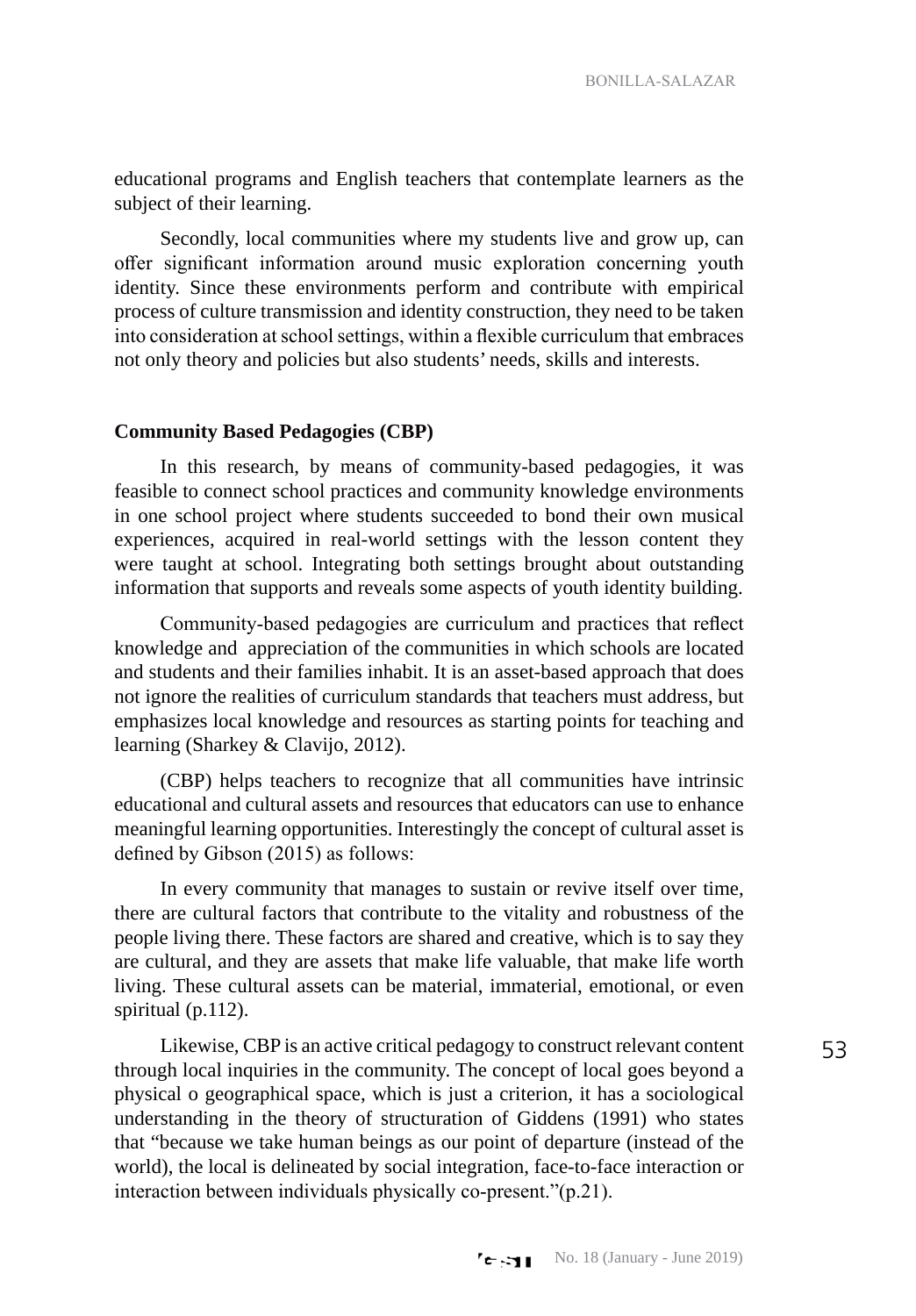### **Methodology**

This case study allowed the exploration of a contemporary real-life phenomenon in the classrooms, related to music in English and youth identity construction. Accordingly, Yin (2003) defines the case study "as an empirical inquiry that investigates a contemporary phenomenon within its real-life context; when the boundaries between phenomenon and context are not clearly evident; and in which multiple sources of evidence are used." (p.23).

The existing case study was developed in the framework of communitybased pedagogy, which made possible to intertwine essential theoretical constructs on identity with rich funds of local knowledge and music in English as a pedagogical tool, to bridge the gap between theory and practice existing in my traditional lessons which had a language approach focused on the development of some skills in isolation.

Case studies are a strategy of inquiry in which the researcher explores in depth a program, event, activity, process or one or more individuals.

If qualitative research were carried out, for instance, on documents, on specific textual corpus or pictures, it would be the people's features and their actions, the productions and situations they develop or have developed, and their existence in those which would be examined to answer the research question in order to continue the analysis on the basis of those features. (Vasilachis de Gialdino,1992, p.43).

Next framework, as explained in the Didactic Unit, see Appendix 1, guided this exploratory case, to achieve the proposed goals along the development of the project and answer the following research question: *How is tenth grade EFL students' identity revealed through local inquiries focused on music in English?* 

*Table 1.* Community-based Pedagogy design adapted from Sharkey and Clavijo (2012).

| Research                                                                                                                                                          | Teaching                                                                                                                  |
|-------------------------------------------------------------------------------------------------------------------------------------------------------------------|---------------------------------------------------------------------------------------------------------------------------|
| Observation of community practices.<br>Community scanning /mapping                                                                                                | Understanding learning as a social<br>practice within a community                                                         |
| Investigating community knowledge and<br>practices<br>Funds of knowledge                                                                                          | Reflecting and identifying key aspects of<br>community practices                                                          |
| <b>Examining bow the corriculom is</b><br>constructed and for whom.<br>Developing research projects that address<br>community issues in the language<br>classroom | Establishing possible connections with<br>the curriculum content<br>Reflecting upon the unplications in their<br>teaching |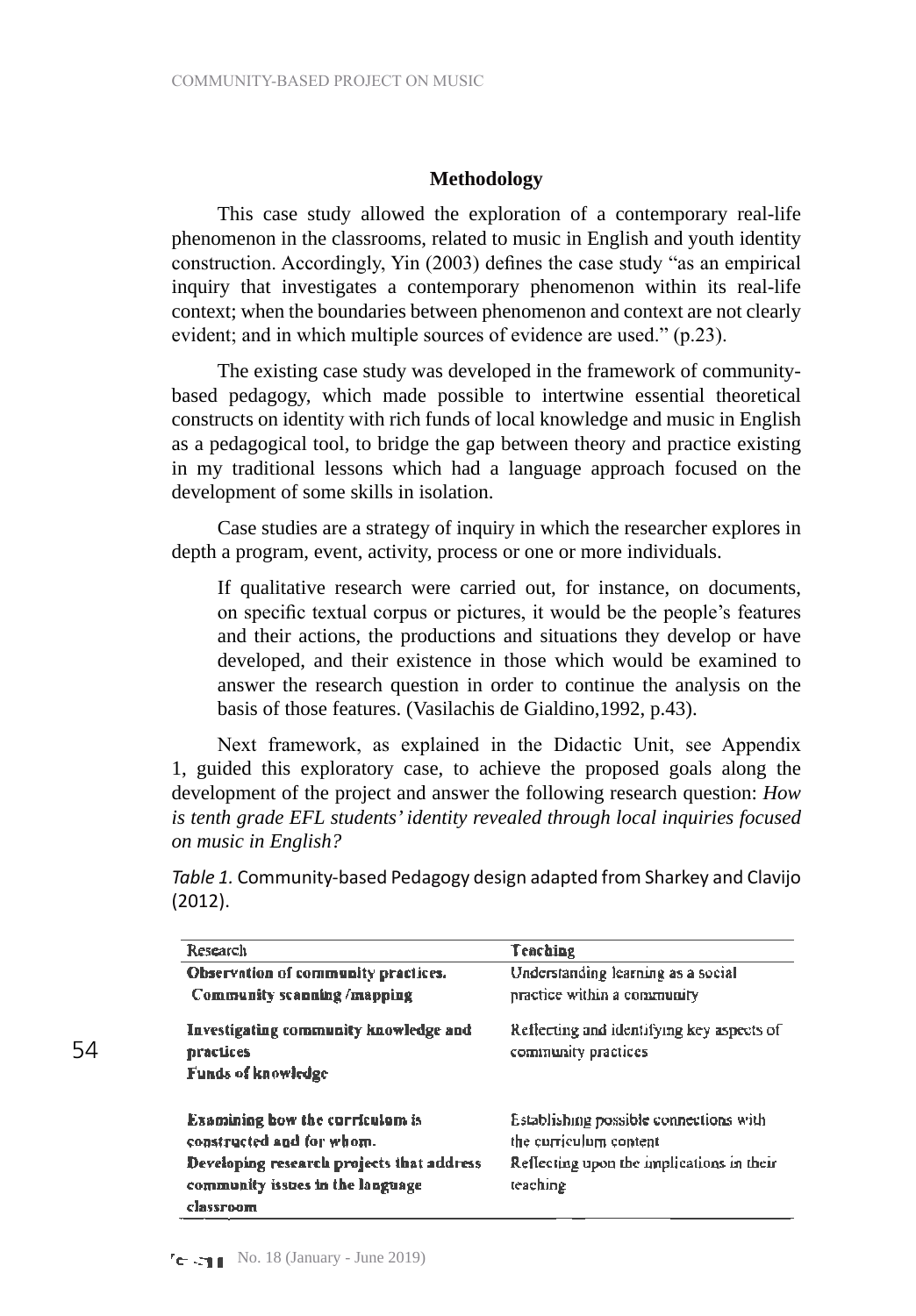Since this is a qualitative study, "Content Data Analysis" was selected as the methodology to conduct the examination of data collected from the instruments and processes. Lochmiller and Lester (2015) point out that "The data analysis process in qualitative research is often uniquely influenced by the qualitative methodology selected, as well as the theoretical and/or conceptual frameworks that frame the study" (p.40).

### **Instruments for data collection.**

### **Mapping the community**

According to Crane and Skinner (2003) "Community mapping is a process that requires strong partnerships; clear goals that everyone in the partnership supports; good communication; commitment to collecting relevant data and analyzing the data for gaps and overlaps."(p.5). Mapping was the initial instrument to start the process of observation, discussion, note-taking, and photographic register for a deep inventory of the students' contexts. Initially, students were told to talk to teenagers or young members in their communities, who exhibited visible similarities and traces of identity with singers or bands of music in English and agreed to take some pictures. After analyzing this inventory of photographic evidence, names of their favorite singers and bands, musical genres and external aspects of music effects on young members of the community were unveiled.

 Experiencing mapping their own local surroundings gave my students a factual vision of some members in their *local contexts*, yet, students could recognize that both interviewers and interviewees had in common similar behavioral features and visible traces, which have been shaped by the impact of the music in English. Also inquiring into some local contexts contributed to raise awareness in the researcher and the group of students, towards the connection that must exist to join community assets and cultural resources with schooling

### **Video-recorded interviews**

Semi-structured interviews were videotaped as a convenient way to provide detailed information about the social context of each participant in a setting. Scenarios for the video recordings were participants' houses, bedrooms, living rooms and the school yard, all of them within the nearest communities to school. With regards to semi-structured interviews, Fox (2009) maintains that "they are useful when collecting attitudinal information on a large scale, [...] responses can either be tape-recorded or written down by the interviewer" (p.6). Finally, data collected from video recordings were transcribed by the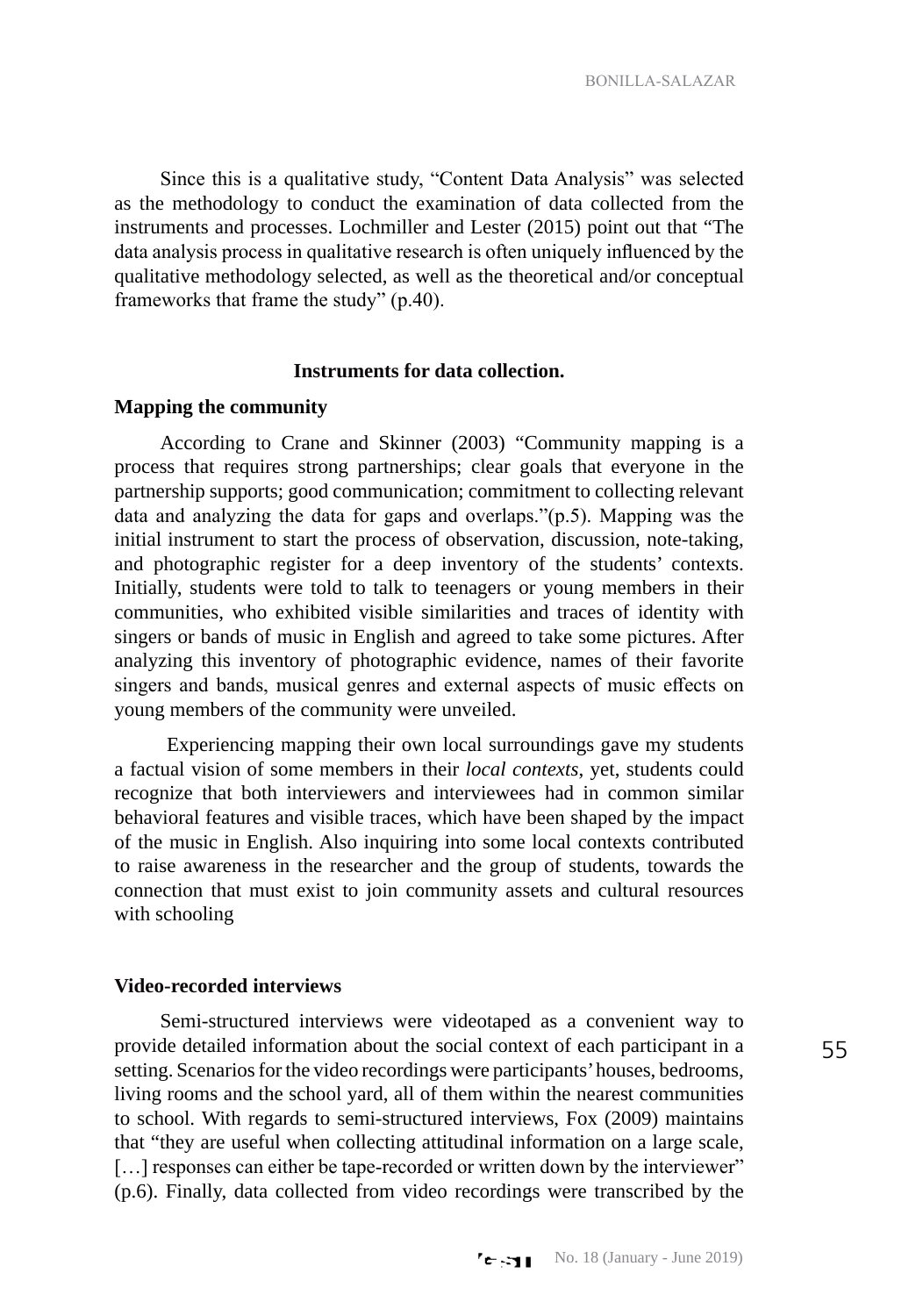researcher and codified in categories and subcategories by using excel charts in *OTranscribe* online software.

### **Questionnaires**

 In this study, two questionnaires for the students were conducted, the first one, with six questions that sought to find out students' preferences and names of their favorite artists or bands, and their possible reactions when being in touch with these musical genres.

The inquiries for the second questionnaire focused on students' beliefs about the things that model their identity and their perception of music and its effects on them. This questionnaire was integrated to the study in an introductory workshop, after watching a video from Youtube. Ambriz, N Peñuelas,N; Beltrán, A. (2015). It is an inspiring video, related to youth and identity, which offered certain connections with the community project and at the same time encouraged the students to go forward researching into their communities.

### **Teacher´s journal**

 The teacher's journal was used to register entries that reported teaching experiences while carrying out the study, as well as class events round the research during regular English lessons. Moreover, students' insights that were commented in class in regards to the learnt experiences while participating in the different stages of this research, were taken into account in this journal.

Keeping notes that described in detail the process I followed with my students to conduct the study, became a useful tool that validated similar findings in data analysis. Gebhard (1999) defines how a teacher journal "can create an opportunity to confront the affective aspects of being a teacher, including what annoys, disconcerts, frustrates, encourages, influences, motivates and inspires us" (p.79). Although writing a diary was time-consuming, the result was a database which allowed me checking the insight that consolidated the categories.

## 56

### **Research context and participants**

This research project was implemented in one of the most traditional public schools of the city, its academic population is 2.897 divided in primary and secondary levels and there are two shifts, afternoon and morning; according to some regulations and policies of the Ministry of Education in two years the school will have only one shift.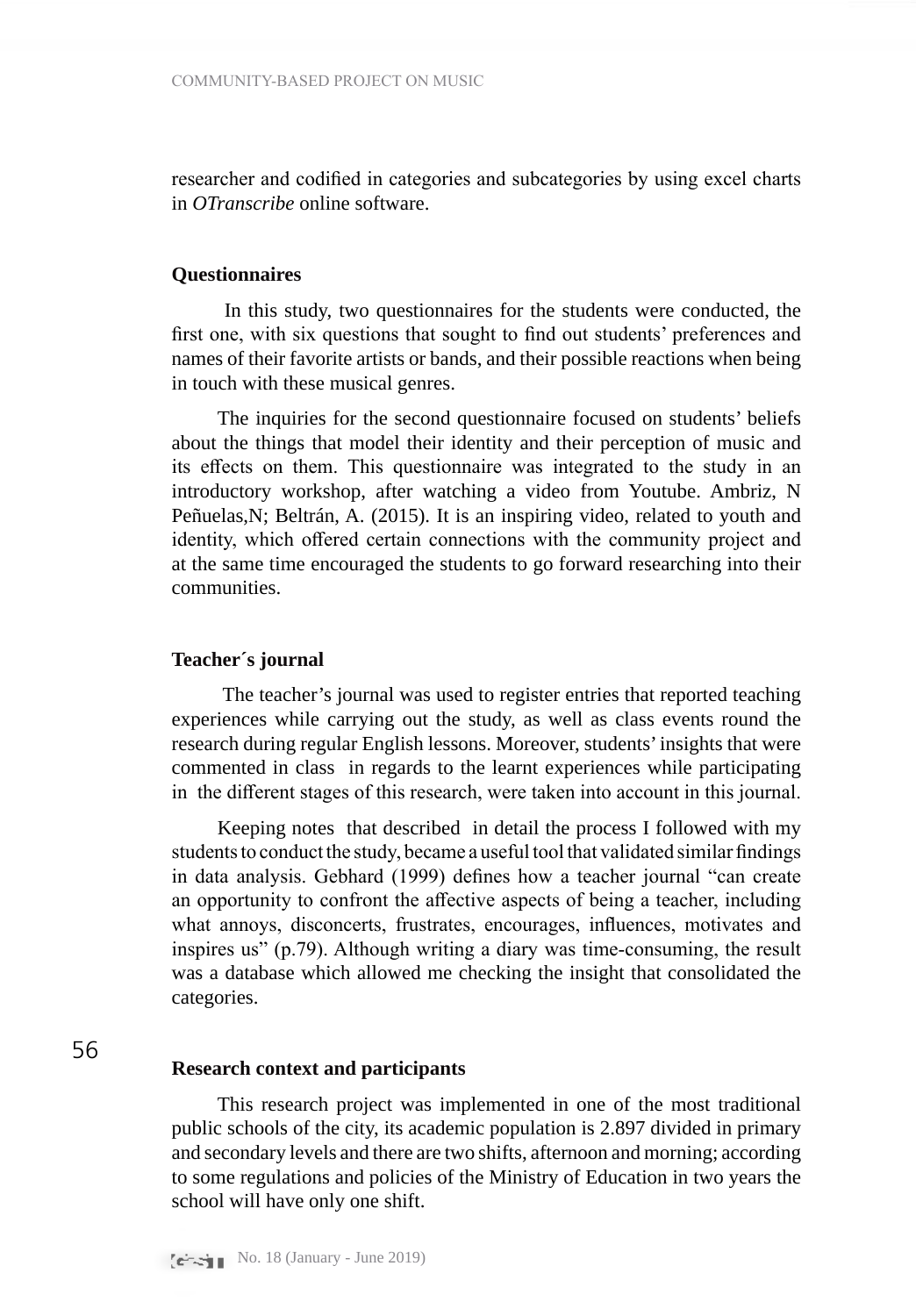This Community Based study was implemented with the support of twenty-five EFL female tenth-graders, with A1 proficiency level according to the CEFR, these girls are aged fourteen to seventeen, and most of them are interested in learning English.

Students belong to a middle-class stratum and some of them come from different cities because of their parents' jobs, most of these pupils have been studying since primary level in the same institution.

### **Validation of the information**

With the purpose of validating the data provided by the participants, Member Checking was implemented. It is a technique used by researchers to help improve the validity, accuracy, credibility and transferability "the interpretation and report (or a portion of it) is given to participants in order to check the authenticity of the work, their comments serve as a check on the viability of the interpretation." (Creswell, 1994, p.158).

Informants may also be asked to read any transcripts of dialogues in which they have participated. Here the emphasis should be on whether the informants consider that their words match what they intended. Lincoln and Guba (2009) highlighted that "through research interviews, for member checking, participants gain reflection, self-awareness, finding a voice, obtaining information, and venting repressed emotions." (p.551).

#### **Findings**

The following categories establish key connections with the main constructs exposed in the theoretical framework. Theory was fundamental during the process of shaping the preliminary categories and subcategories that emerged during the analysis. Consequently, they are presented in detail in Table 1.

| <b>Research Question</b>                                                                                         | <b>Categories</b>                        |
|------------------------------------------------------------------------------------------------------------------|------------------------------------------|
| How is tenth grade EFL students'<br>identity revealed through local<br>inquiries focused on music in<br>English? | Imitation, a form of social interaction. |
|                                                                                                                  | Admiration, just an emotional impact.    |
|                                                                                                                  | Identification, and seeking self-image.  |
|                                                                                                                  | Music enhances English learning          |

*Table 2.* Research question and Categories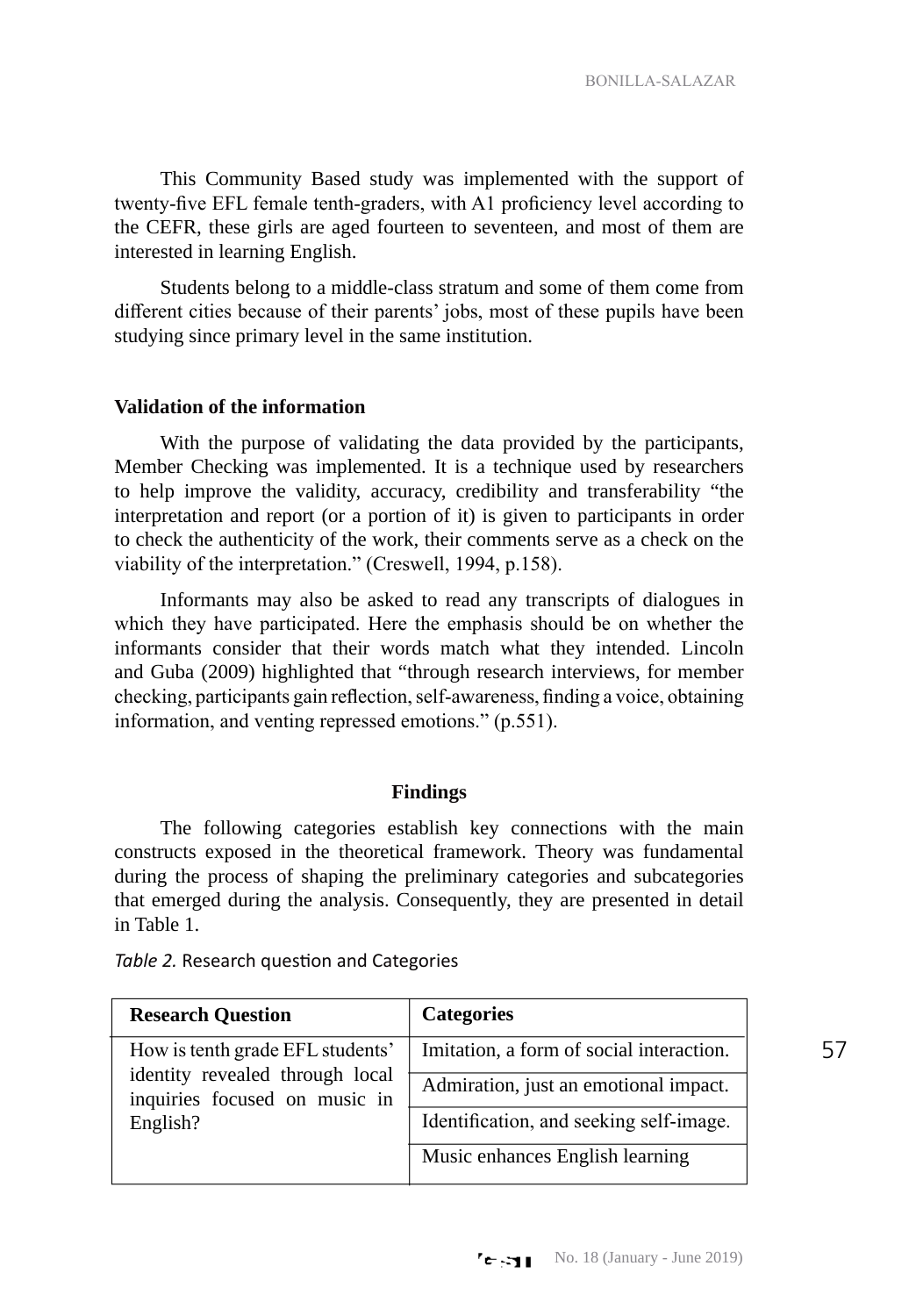### **Imitation, a form of social interaction.**

(CBP) oriented this study upon the knowledge of the community through local inquiries in recorded interviews and questionnaires, excerpts from these tools revealed that all the participants in the study admitted having a deep appeal by at least two or three singers of music in English, and also showed their awareness on the effects that continuous music exposure have triggered on them.

*"He tratado de imitar a Serj Tankian ya que es un tipo que usa unos looks rockeros geniales, por lo general tiene algún accesorio que me gustaría tener siempre." (STU, 9, questionnaire, March, 2017).*

*"El primer cambio físico que realicé fue colorearme un mechón, luego lo pinté de rosa, luego seguí con un tatuaje de calavera que Avril Lavigne precisamente también lo tiene en su brazo izquierdo. Sin duda alguna otro gran cambio que me gustaría hacer por el gusto que ha dejado Lavigne es otro tatuaje de una estrella, en la muñeca." (STU, 4, video recording transcription, May 2017).*

Hopper (2010) claims that "Trends that singers exhibit along their performances, impact on teens in different ways, those styles become fashions when teenagers in particular come under the strong influence of the media projection of their favorite singers and bands and start imitating." (p.23). Imitation as a form of social integration in a group, defines an important aspect of youth identity in teens; in fact, photographic registers in the community mapping, displayed patterns in external expressions like fashion styles, shoes, make up, accessories, haircuts, and tattoos that most of the adolescents copy or even imitate from the artists.

### **Admiration, just an emotional impact.**

In this category the empathy some participants have developed upon particular attitudes, fashion trends or physical features adopted from their musical idols, does not go beyond substantially over the construction of their individual identities; this sense of admiration, neither permeates nor models significant traits on them.

 However, outcomes in data analysis evidenced, participants' critical thinking ability in front of topics related to some life philosophies and life styles which are transmitted in the lyrics and videos they have access to. This sense of admiration generates on them uplifting and inspiring feelings towards the character and personality of many musical idols.

"*Admiro a Ed Sheeran porque sus canciones de verdad son muy hermosas, él es muy humilde a pesar de tener toda la fama, no pierde*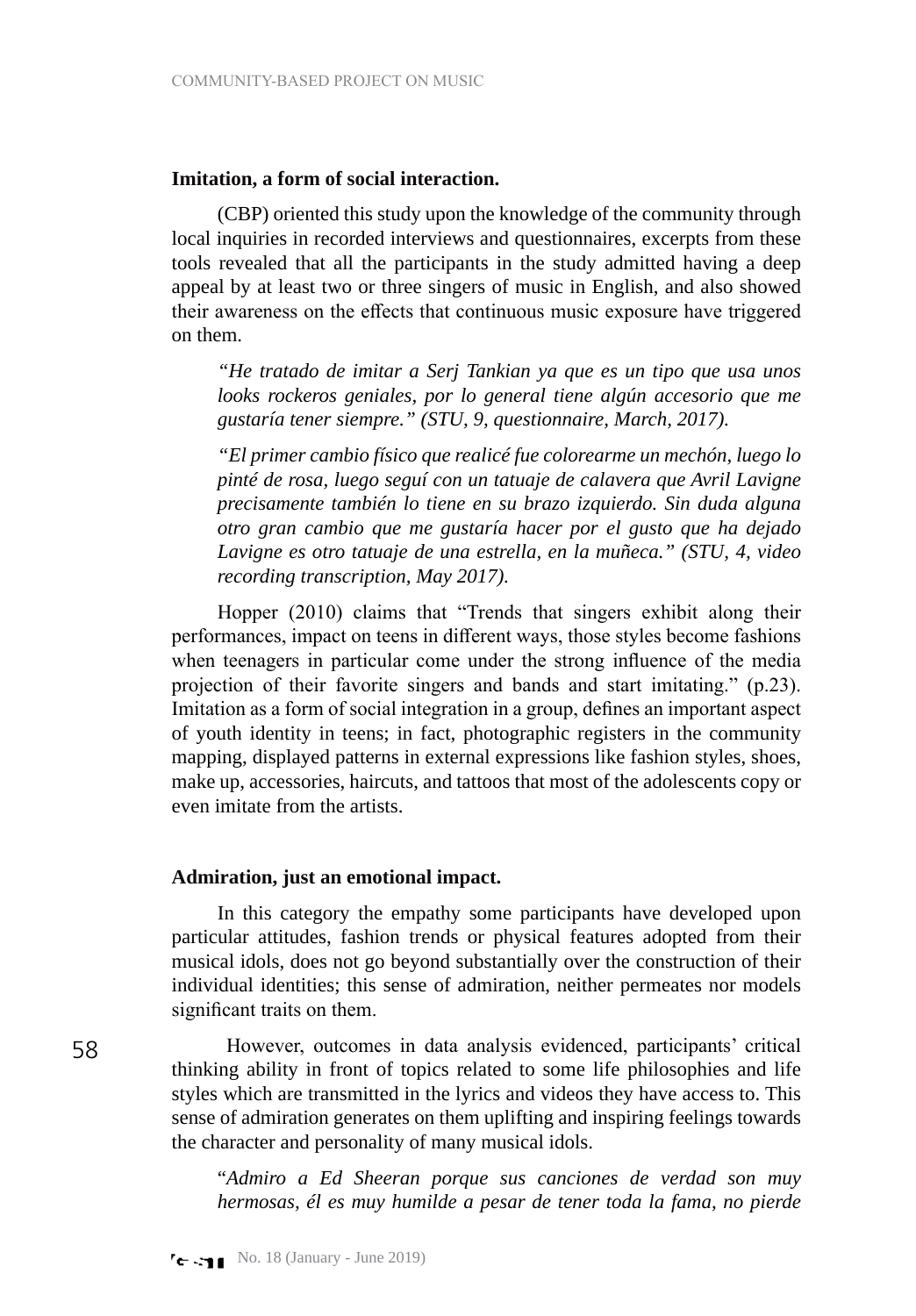*su sencillez. Uno se pone a mirar aquí en Colombia el reggaeton y todo eso, las canciones degradan a la mujer, en cambio él es diferente, sus canciones son bastante diferentes, dice todo lo que una mujer quiere escuchar de un hombre y eso me llama la atención." ( STU, 10, video recording transcription, May, 2017).* 

*"Siento admiración por muchos cantantes porque a pesar que la vida de ellos en la niñez fue muy dura, salen adelante, y la letra de las canciones trae enseñanzas*."

*(STU,10, questionnaire, March 2017).*

 Having in mind that CBP calls for the understanding of learning as a social practice within a community, it was found that by means of social networks, fans are used to be well acquainted with some social causes addressed by artists in benefit of certain communities or even for the natural environment care. This knowledge allowed the research participants to recognize in their musical idols some human values such as the kindness, humanism, strength and perseverance, on this way admiration goes forward the physical appearance they can observe.

### **Identification, and seeking self-image.**

It has been shown that music is a source of social cognitive norms that impact the development of adolescents' self-concept. In this vein, Côté, (2009) points out that "Adolescents evaluate their physical attractiveness and self-worth by comparing themselves with music media characters." (p.266). Excerpts that support this category were taken from the video transcriptions in the original language of the recordings.

*"Me identifico con la música de Adele, pienso que, en algunas ocasiones, sus gestos, su forma de maquillaje, ella es como muy colorida, más que todo en su música, el tipo de música que me gusta influye en mi como en las demás personas, su ritmo es suave." (STU,1, video recording transcription, May 2017).*

*"I feel identified with Lana del Rey. My favorite type of music is alternative pop. Her vintage style. I like her because she is of other age and she is a little classic."(STU,2, video recording transcription, May 2017).*

Hargreaves, Miell and Macdonald (2002) maintain that, music can be used increasingly as a means by which we formulate and express our individual identities. We use it not only to regulate our own everyday moods and behaviors, but also to present ourselves to others in the way we prefer. (p.1).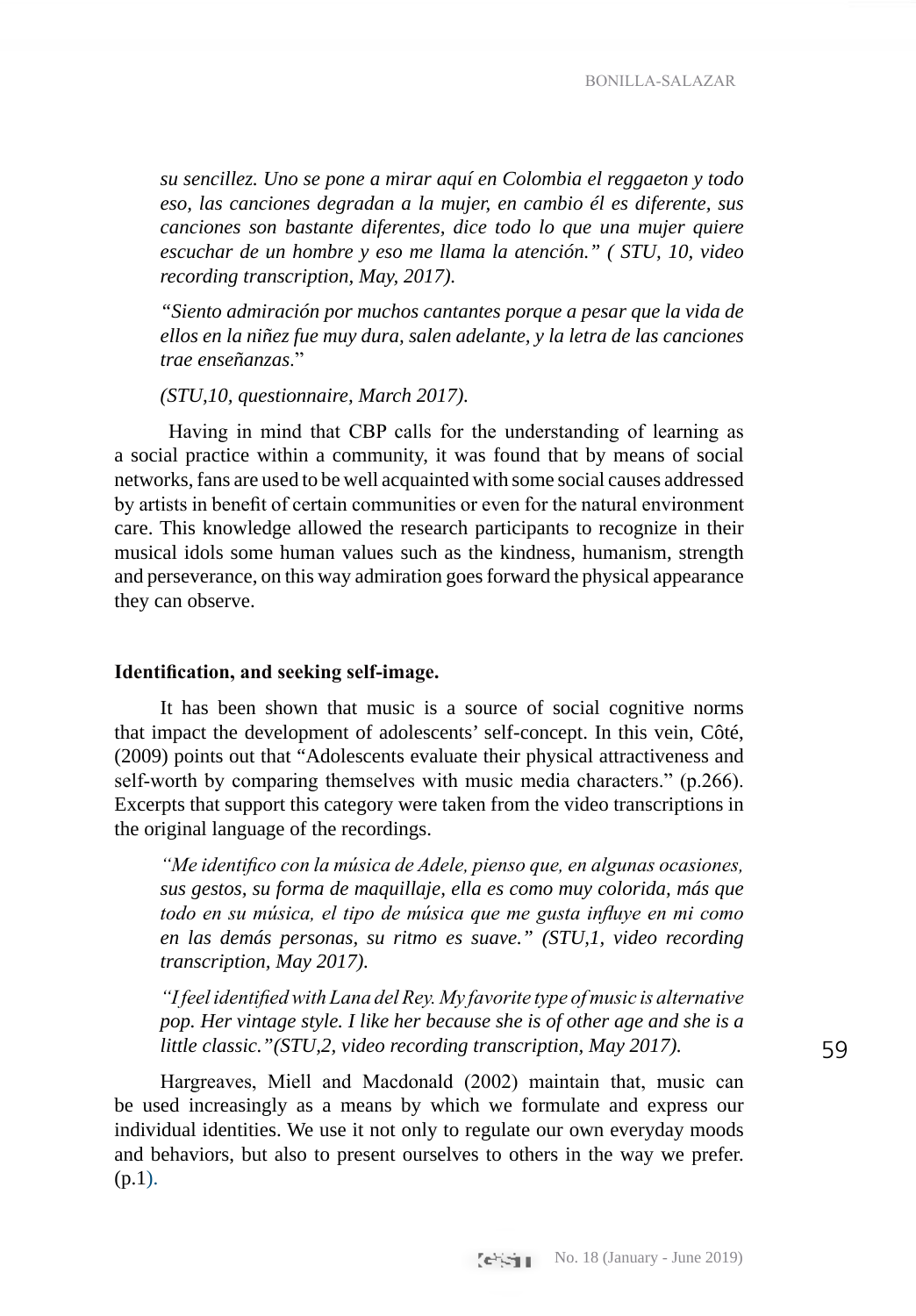### **Music enhances English learning**

Despite the practice and development of a special skill was not pursued as a research goal, this study can describe ways in which teachers can construct relevant content through identity exploration and local inquiries focused on music in English. Class activities must involve real content, and teachers must be creative at developing their teaching process in order to carry out exciting and challenging tasks focused on real life situations.

*"Soy como Hanna Montana (Miley Cyrus) porque la verdad canto como ella, bailo como ella, actúo y bailo como ella baila en los conciertos, en esa serie aprendí a pronunciar bien el Inglés y aprender más muchas palabras y aprender a traducirlas." (STU,03,video recording, May 2017).*

Additionally, Schoepp (2001) explains that "Songs have become an integral part of our language experience, and if used in coordination with language lessons they can be of great value." (p.148).

Pedagogical strategies outlined in the didactic unit I designed, allowed students whether to tackle a team work activity, by preparing a TV musical show performance, or to start designing and writing individually a magazine focused on their favorite singer or band. Yet, content-based lessons tap into students interests, when English syllabus relates to the topics that are familiar for them.

### **Conclusions**

The central purpose for this research project was to unveil salient aspects of youth identity that emerged from students' inquiries about music in English. To reach this objective Critical Pedagogy and Community Based Pedagogy provided the theoretical support and framed this exploratory case study where outcomes obtained showed that:

Local inquiries used as a pedagogical tool, allowed the active participation of each one of the students and favored the integration of rich funds of knowledge in students' families and social contexts with meaningful practices for English learning at school.

Thus, a clear acknowledgement of funds of knowledge in the local communities where students inhabit and are growing up, enabled the researcher to have access to outstanding information related to participants' personal experiences in connection with music and self- identity construction.

Thus, Symbolic interaction that occurs between music celebrities and participants was revealed in three levels clearly defined. Imitation is a higher

60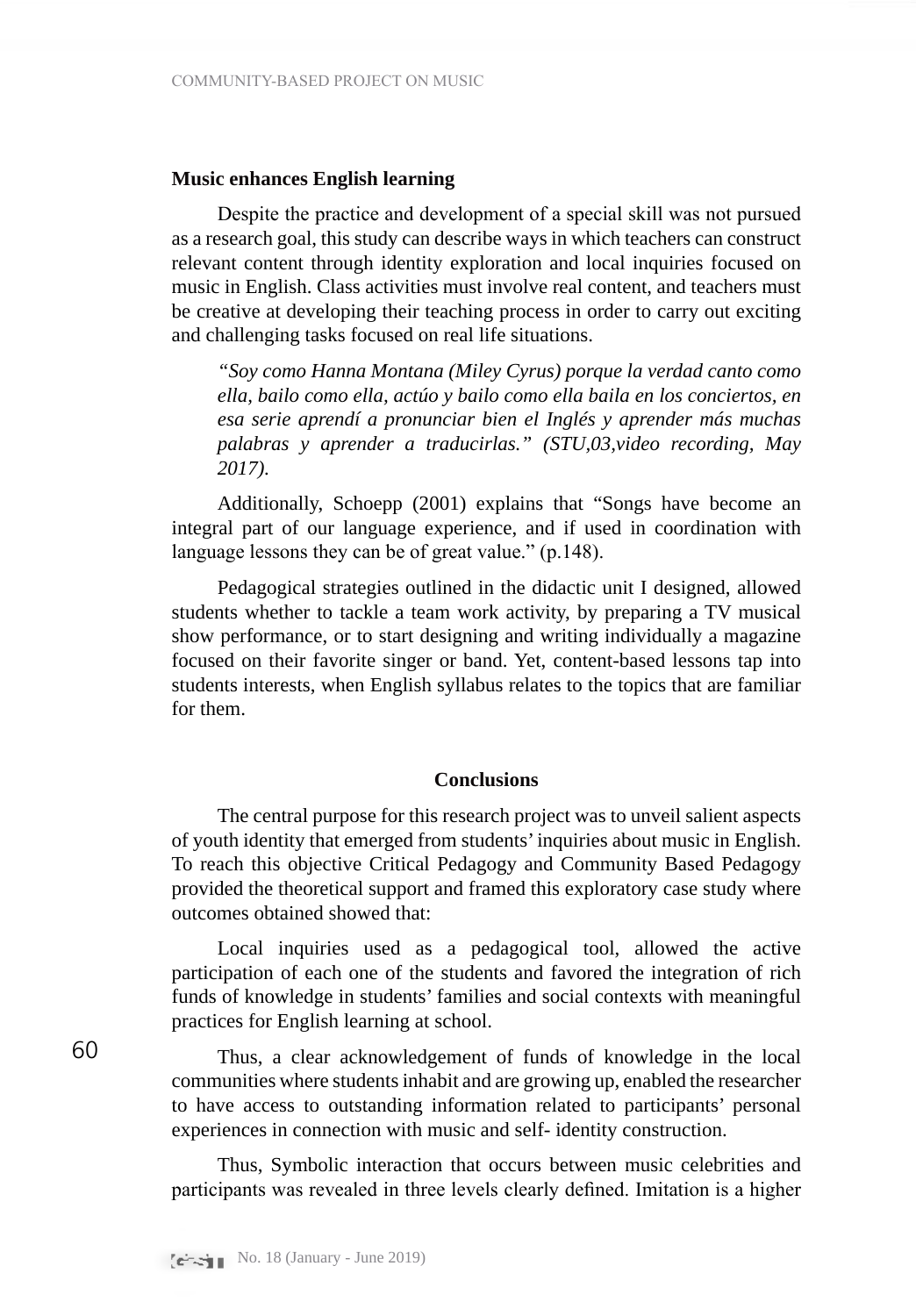BONILLA-SALAZAR

level for participants who exhibited solid and marked traces of identity with a musical idol. The second one, Admiration, is the lowest level of incidence, now that teens are not touched in a significant way and they do not present external evidences of identity with an artist, admiration is manifested just in an emotional stage. The last one is Identification; this intermediate level gathers young people who feel extremely identified with a musical idol but do not present visible features they own just conceptual or attitudinal reasons.

In this research project, students' community assignments conducted through (CBP) and framed on Critical Pedagogy foundations, raised researchers' awareness on the relationship between schooling and families, across multiple dimensions and changing perspectives of neighborhoods and local communities. Drawing on the interaction between school and community, the fourth category focuses on how the funds of knowledge must be understood as key elements to connect school, homes and communities with a curricular design that integrates cultural assets and learning areas in which music and society are intertwined through engaging lectures, insightful interviews, challenging assignments, interesting readings, and of course a lot of musical interaction.

Considering that music in English is one of the most remarkable cultural elements for new learners' generations, it must be considered by curriculum designers and teachers as a powerful pedagogical resource. Most of the stories behind the lyrics, appealing music content, catchy news and biographies of singers and musicians, become useful resources that motivate English learning and increase language practice due to music covers a number of touchy topics that raise students' interests and emotions.

 Regrettably, scarce English teaching practices, that privilege the use of grammar rules as the main purpose for English learning, undervalue this new generation of students who are able to develop communicative skills which can embody a convergence of culture and identity.

Classroom projects related to music and songs in English involve the use of real language, improve teaching and learning through a variety of resources to be included in lesson planning. In other words, class activities must involve real content, and teachers must be creative at developing their teaching process in order to carry out exciting and challenging tasks focused on real life situations.

### 61

### **Pedagogical implications**

This community-based study contributes to the educational setting, by integrating local inquiries as a pedagogical tool to look for relevant information in our students' worlds, which most of the time are unknown or misunderstood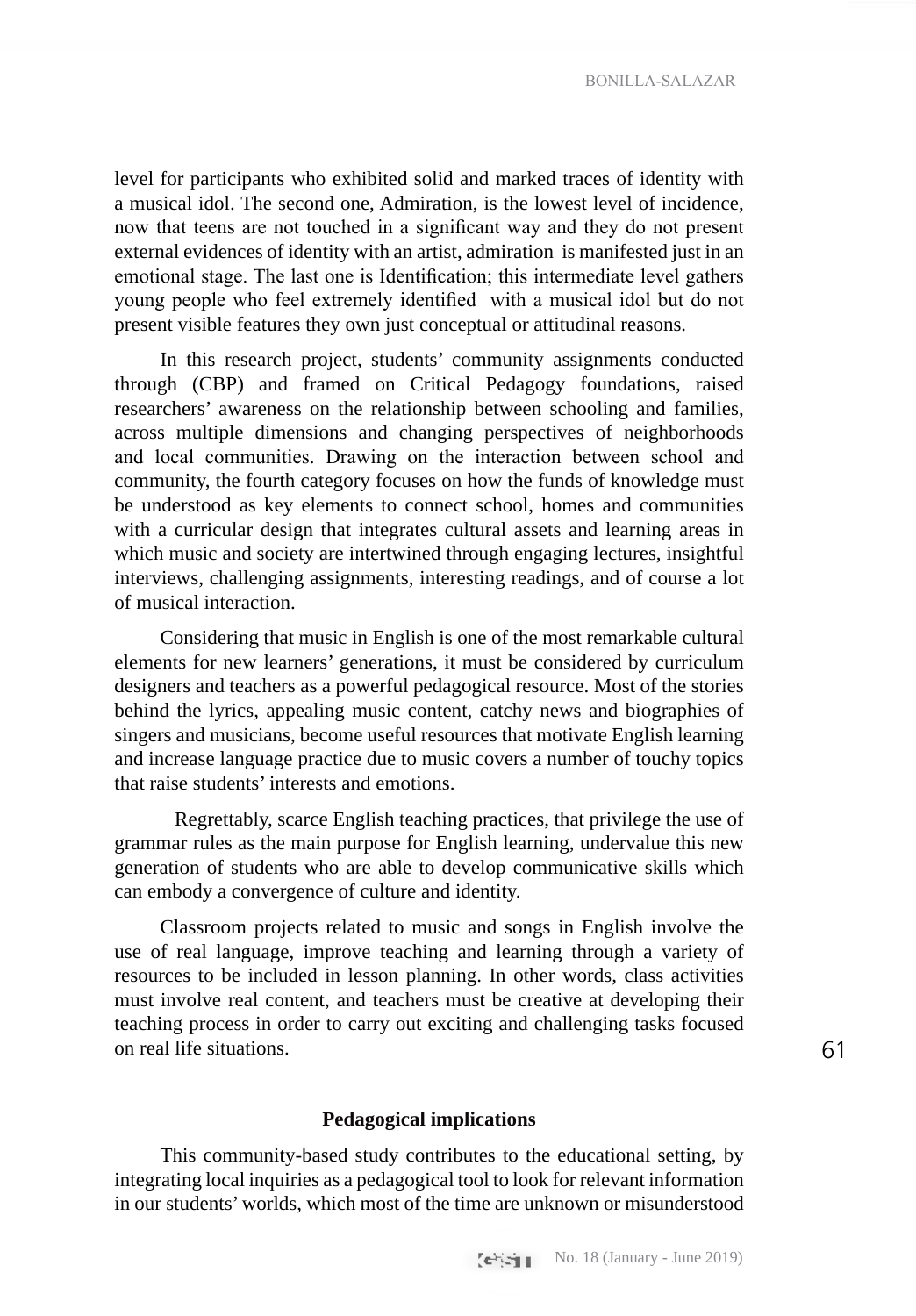by teachers and curriculum planners. Hence, integrating students' needs and backgrounds with a flexible and negotiated curriculum where they may have a voice and a space in the school context, it may results in students more tolerant, aware and better leaders, who are able to promote deep and analytical thinking not only at school settings but also in their communities.

From my experience in this project, I state that local communities as sources of knowledge, enlighten curriculum designers and teachers with a valid understanding of the cultural assets and funds of knowledge that constitute our students lives and permanently stand their process of identity construction. Moreover, a clear appreciation of students' past experiences, musical tastes, interests, skills and beliefs in regards with music in English, enhance opportunities to propose English lessons with a relevant content and engage learners with meaningful and enjoyable experiences that empower students to succeed at language learning.

In regards with social identity construction, I could evidence in my group of students an improvement in their learning processes and their personal development at expressing freely themselves, sharing life experiences, and recognizing their peers as unique individuals. In sum, it was by means of inquiring in their communities that they recognize the self and the others.

Besides, this research study tackles adolescence as a treasured stage in the human development process for self-identity building, where school practices have a prominent role at addressing opportunities for growing and personal development, as well as cope with the frustrations and challenges that students face during this stage. Yet, for English teachers it is paramount to acknowledge that music as a key component for self and collective identity, permeates students' lives at diverse levels to the extent that the music students identify with, during their early teens often becomes the music that stays with them throughout their life.

62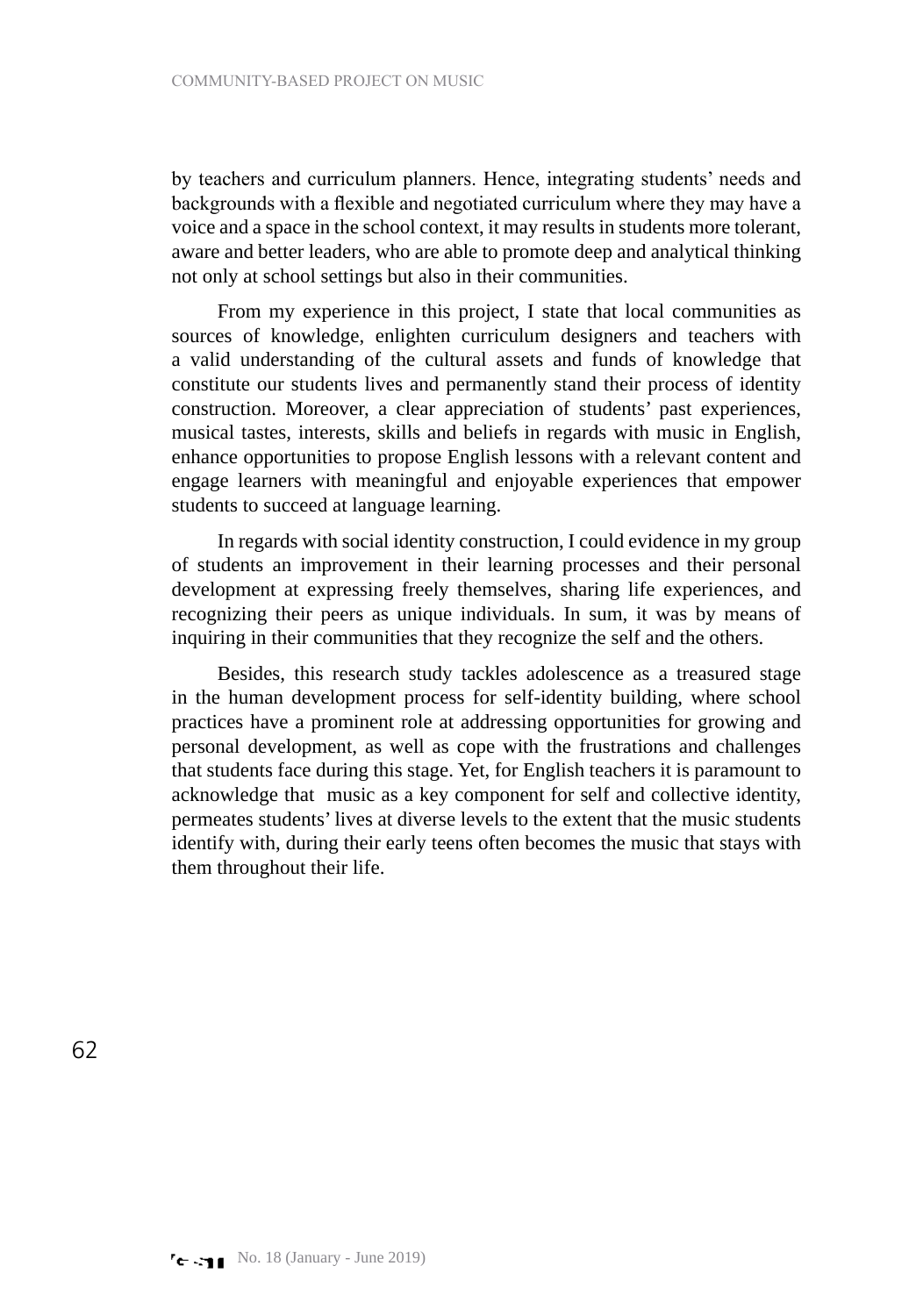### **References**

- Aliakbari, M. & Faraji, E. (2011). Basic Principles of Critical Pedagogy. Historical and Social Sciences. Retrieved from *Basic principles of critical pedagogy*. <http://www.ipedr.com/vol17/14-CHHSS%202011-H00057.pdf>
- Ambriz, N; Peñuelas,N. (Productors). Beltrán, A (Director). (2015). *Nota hit la influencia musical en los jóvenes* [Video in Youtube].Mexico: Universidad Autónoma de Baja California.
- Apple, M; & Beane, J. (2007).The Case for Democratic Schools. In *Powerful Education.* Portsmouth NH: Heinemann, pp.60-72.
- Côté, J. (2009). Identity formation and self-development in adolescence. In Lerner, R.M. and Steinberg, L. Hoboken (Ed). *Handbook of adolescent psychology, 1*, 266. NJ: Wiley.
- Crane, K; & Skinner, B. (2003). *Information Brief*. Retrieved from [http://www.](http://www.ncset.org/publications/info/NCSETInfoBrief_2.1.pdf) [ncset.org/publications/info/NCSETInfoBrief\\_2.1.pdf](http://www.ncset.org/publications/info/NCSETInfoBrief_2.1.pdf)
- Creswell, J. (1994). *Qualitative Inquiry and Research Design Choosing Among Five Traditions*. Thousand Oaks, CA: Sage Publications.
- Fox, N. (2009). Using Interviews in a research project. *The NIHR Research Design Service*, p. 6 . Retrieved from [https://www.rds-yh.nihr.ac.uk/wp](https://www.rds-yh.nihr.ac.uk/wp-content/uploads/2013/05/15_Using-Interviews-2009.pdf)[content/uploads/2013/05/15\\_Using-Interviews-2009.pdf](https://www.rds-yh.nihr.ac.uk/wp-content/uploads/2013/05/15_Using-Interviews-2009.pdf)
- Freire, P. (1970). The pedagogy of the oppressed. (30th ed). Bloomsbury Publishing
- Gebhard, J.G. (1999). Reflecting through a teacher journal. In J.G. Gebhard and R.O Oprandy (Ed). *Language teaching awareness*. New York: Cambridge University Press.
- Gibson, R. K. (2015). Party change, social media and the rise of 'citizeninitiated' campaigning*. Party Politics*, *21*(2), 112-5. [https://doi.](https://doi.org/10.1177/1354068812472575) [org/10.1177/1354068812472575](https://doi.org/10.1177/1354068812472575)
- Giddens, A. (1991). *Modernity and Self-Identity*. Cambridge: Polity Press. p.21.
- Giroux, H. A. (1992). *Border crossings: Cultural workers and the politics of education*. New York: Routledge.
- Hallam, S. (2010). The power of music: Its impact on the intellectual, social and personal development of children and young people. International Journal of Music Education, 28(3), 269–289. [http://dx.doi.](https://psycnet.apa.org/doi/10.1177/0255761410370658) [org/10.1177/0255761410370658](https://psycnet.apa.org/doi/10.1177/0255761410370658)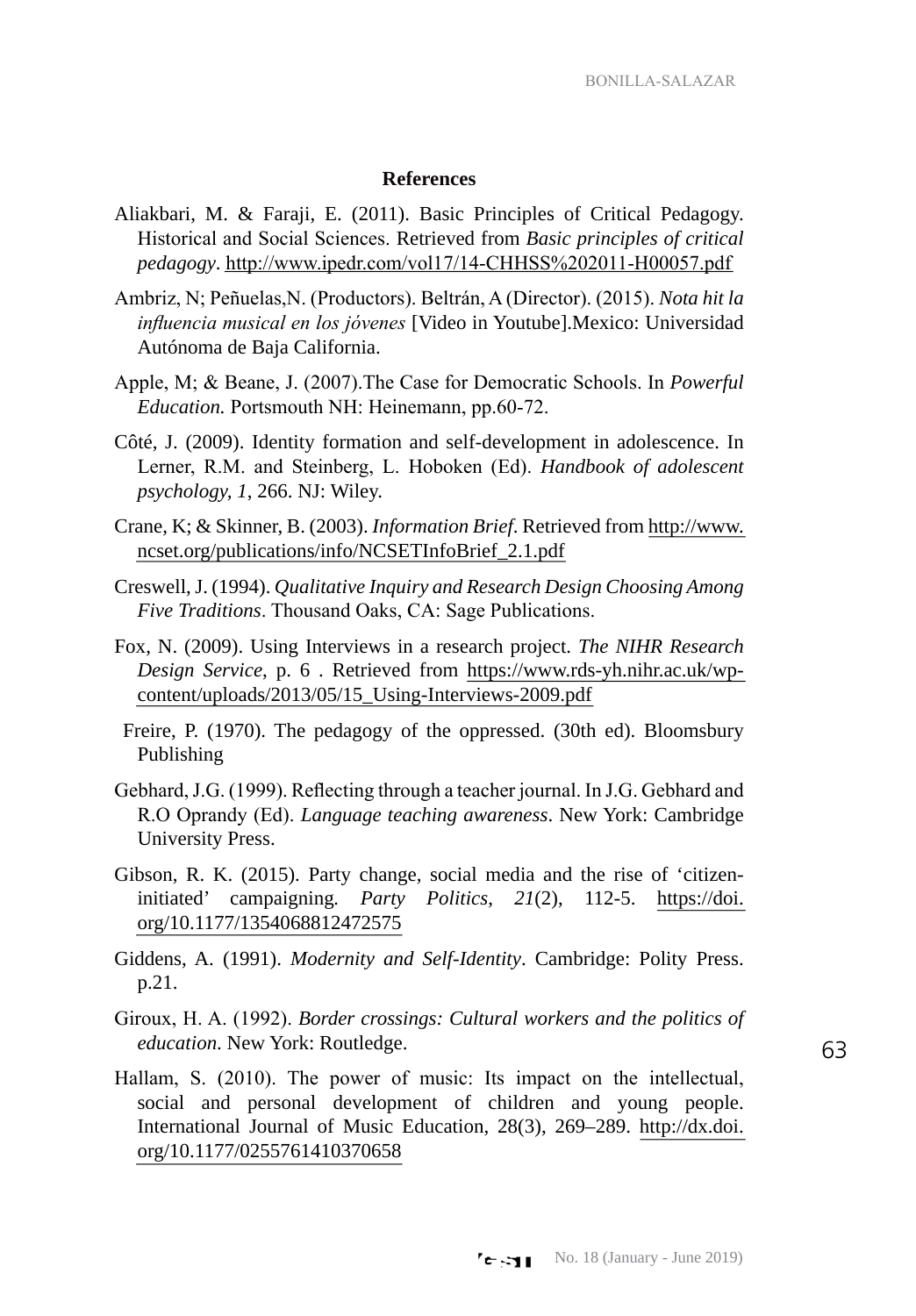- Hargreaves, D.J., Miell, D., Macdonald, R. (2002).What are musical identities, and why are they important. *Research Gate*.1-5 retrieved from
- https://www.researchgate.net/publication/252461217 What are musical identities and why are they important

 Hopper, L.M (2010). Deferred imitation in children and apes. *Psychologist.* 23 (4), 23. doi: 10.1002/zoo.21439.

- Joseph, J. (2004). Language and Identity National, ethnic, religious. In Alan Davies &Catherine Elder (eds). *The Handbook of Applied Linguistics*, p.4. Oxford and New York: Blackwell.
- Kumaravadivelu, B. (2003). Critical Language Pedagogy: A Postmethod Perspective. In *English Language Teaching. World Englishes, 22* (4), 89. New Haven and London: Yale University Press.
- Lincoln, Y.S. & Guba, E.G. (2009). Naturalistic Inquiry. Newbury Park, CA: Sage Publications.P.551.
- Lochmiller, C; Lester, J. (2015). *An Introduction to Educational Research: Connecting Methods to Practice.* London UK: Sage Publications Inc.P.40.
- Lynch, L. (2012). Nine reasons why You Should Use Songs to Teach EFL. Retrieved from [www.eslbase.com/teaching/using-songs-to-teach-efl](http://www.eslbase.com/teaching/using-songs-to-teach-efl)
- McLaren, P. (2003). *Life in schools: An introduction to critical pedagogy in the foundations of education*. White Plains, NY: Longman.
- Norton, B. (2000). *Identity and language learning: Gender, ethnicity and educational change.* Harlow, England: Longman/Pearson Education.
- Schoepp, K. (2001). Reasons for using songs in the ESL/EFL classroom. Retrieved from :*The Internet TESL Journal*,: [http://iteslj.org/Articles/](http://iteslj.org/Articles/Schoepp-Songs.html) [Schoepp-Songs.html](http://iteslj.org/Articles/Schoepp-Songs.html)
- Sharkey, J. & Clavijo, A. (2012). "Promoting the value of local knowledge in ESL EFL teacher education through community-based field assignments". In Medrado, B. and Carla Reichmann (Eds.). *Projetos e praticas na formacao de professors de lingua inglesa.* Paraiba: Brasil. Editora Universitaria UFPB.
- Vasilachis de Gialdino, I. (1992). *Métodos cualitativos 1*. Argentina: Centro editor de América Latina. P.43.
	- Yin, R. K. (2003). *Case Study Research : Design and Methods* (3rd ed.). Thousand Oaks, California: Sage Publications.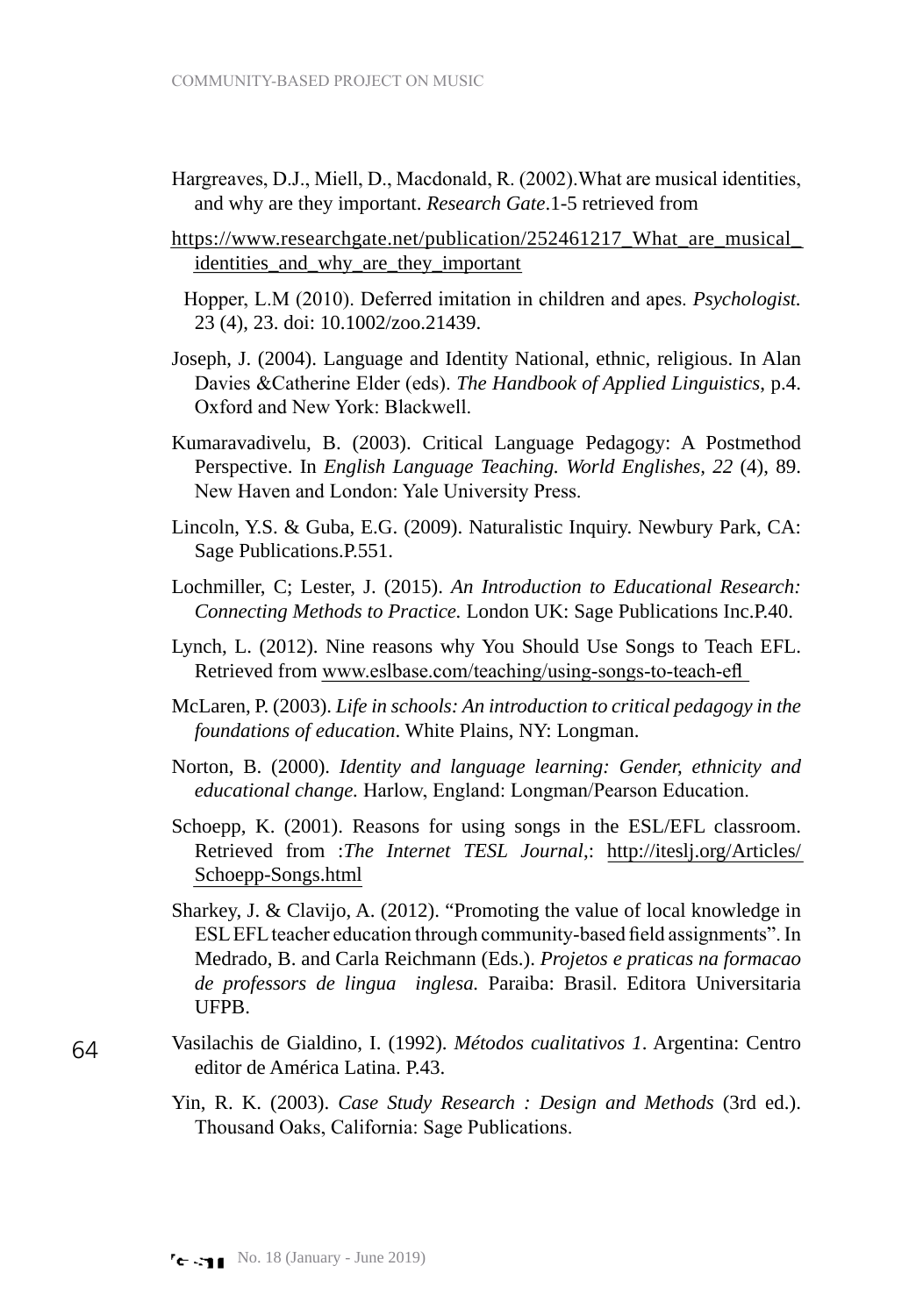### **Author**

**\*Edna Mercedes Bonilla-Salazar** holds a Specialization in English Language Teaching and a B.A. in English from Tolima University (Colombia). She is candidate to an English Didactics Master's degree from Universidad del Tolima. In the last two years, she worked on a Community Based research study named: Revealing tenth graders identity through local inquiries focused on music in English, from which the information exposed in the article is part. She has been a teacher for twenty years and managed different types of audiences such as: children, intermediate school students and undergraduate learners. She is currently a part time teacher in the college of Education at Tolima University, as well as full time teacher at Liceo Nacional de Ibagué (Colombia) where she is in charge of the direction of the emphasis Discourse Management and English learning in the same institution. Her research interests are the sociocultural and intercultural dimensions of English language learning and teaching.

ORCID: <https://orcid.org/0000-0002-7938-5710>

**How to reference this article:** Bonilla-Salazar, E. M. (2019). Tuning the chords of youth identity: A Community-Based Project focused on music in English . *GiST Education and Learning Research Journal*, *18*, 48-67. <https://doi.org/10.26817/16925777.485>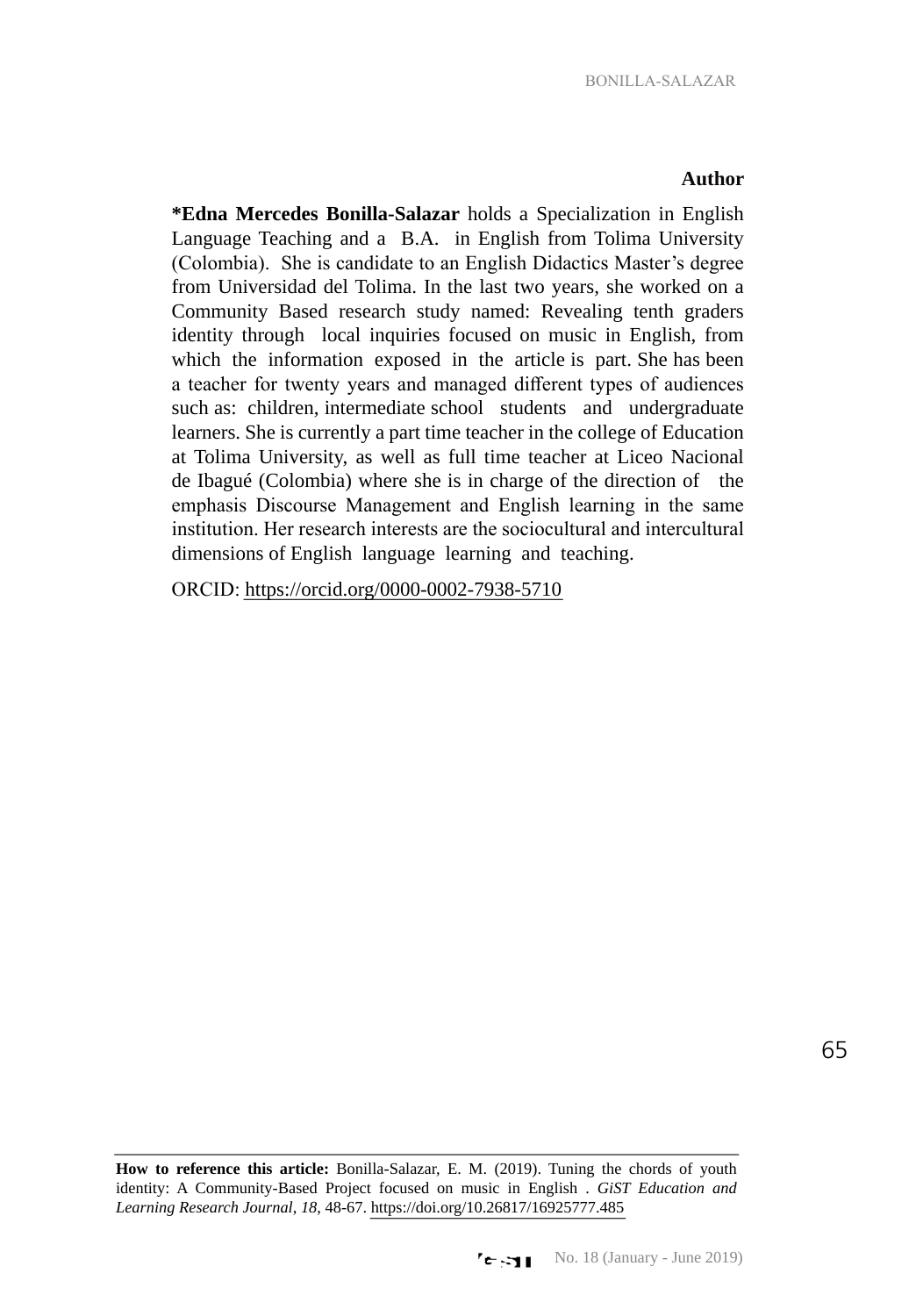### Apendix 1

**Didactic Unit** 

In what ways do community inquires offer 10th grade students at a public school opportunities to explore the ways music in English permeates youth identity construction?

Teacher: Edna Mercedes Bonilla Salazar

General Objective: To approach student's context to inquire about the incidence of music in English upon the construction of identity in local communities

#### **Stancads:**

1. Participo en conversaciones en las que pueda explicar mis opinanes e idéas sobre terras generales personales y abstractos.

2 IMririf,co los ..,,.,,,. dr omu cvltwa< y rso *tM* permttt cor:Sffllir *mi in'.npr,':DOOff a.* su i<:rntidcd

J. En un texto idemifica los elementos que ma permiten opreciar los valores de la cultura anglopariante.

*4-0p,M* ~ m nnlos *d• vldo d•* Jo *g,nr.* I# ouos cvlruros OP<J'IOnd«n• ,,, 1v.1°' ffCD(qs *J* orolu *pr,v,otMnr, nwd,cdos* 

| Date               | <b>Activity</b>       | <b>Objective</b>          | <b>Community Sources</b>  | Outcomes                   |
|--------------------|-----------------------|---------------------------|---------------------------|----------------------------|
| From march         | Observation of        | Outlining the cultural    | <b>Punds of knowledge</b> | Music and Identity         |
| <b>5" to march</b> | community.            | <b>Features in young</b>  |                           | landscape                  |
| 514                | <b>DIRECTIONS</b>     | members of the            |                           |                            |
|                    |                       | community.                |                           |                            |
|                    | Consolidating         |                           |                           |                            |
|                    | bits znomeup          |                           |                           |                            |
|                    | objectives.           |                           |                           |                            |
|                    | Keeping the           | Mapping the students'     | School, and               | Cultural features to       |
|                    | teachers' journal     | social and familiar.      | neighborhoods             | focus on the               |
|                    |                       | <b>Contacts</b>           |                           | mapping                    |
|                    | Selecting the         |                           | Family context            |                            |
|                    | how at ideas          |                           |                           |                            |
|                    | with in the           |                           |                           |                            |
|                    | <b>communities</b>    |                           |                           |                            |
|                    | Methodological        |                           | <b>Group Dancing</b>      |                            |
|                    | desam of              |                           | Competition - Reheartals  |                            |
|                    | <b>INTO UTTER ISS</b> |                           | and Final Performance     |                            |
|                    | Mapping               |                           |                           |                            |
|                    | Students take         |                           |                           | Photos of young            |
|                    | some oxitures of      |                           |                           | members in the             |
|                    | people in their       |                           |                           | <b>COMMUNITY</b>           |
|                    | communities and       |                           |                           |                            |
|                    | identify potential    |                           |                           |                            |
|                    | parocipants           |                           |                           |                            |
| From April         | Investigating         | Identifying through an    | <b>School students</b>    | Inquiry questions for      |
| ingA of *E         | <b>Community</b>      | interview losy aspects of | young members in the      | Derticipants               |
| 29th               | Knowledge and         | the inadence of music in  | communities and           |                            |
|                    | <b>Practices</b>      | English in the            | mudents' friends          |                            |
|                    |                       | construction of           |                           |                            |
|                    | <b>Instruments</b>    | individual dentity.       |                           |                            |
|                    | design                |                           |                           |                            |
|                    | Inquiry plan          | Analyzing the video       | 11 videos and 1 podrast   | Video recordings and       |
|                    | Semi structured       | recordings of the         |                           | <b>Deturnations</b>        |
|                    | interviews and        | mudents and finding       |                           | shtervidnis.               |
|                    | video recordings      | commonalities             |                           |                            |
|                    |                       | throughout the answers    |                           |                            |
|                    | Keeping the           |                           |                           | Charts with                |
|                    | teacher's journal     |                           |                           | <b>Transcriptions from</b> |
|                    |                       |                           |                           | the velace                 |

66